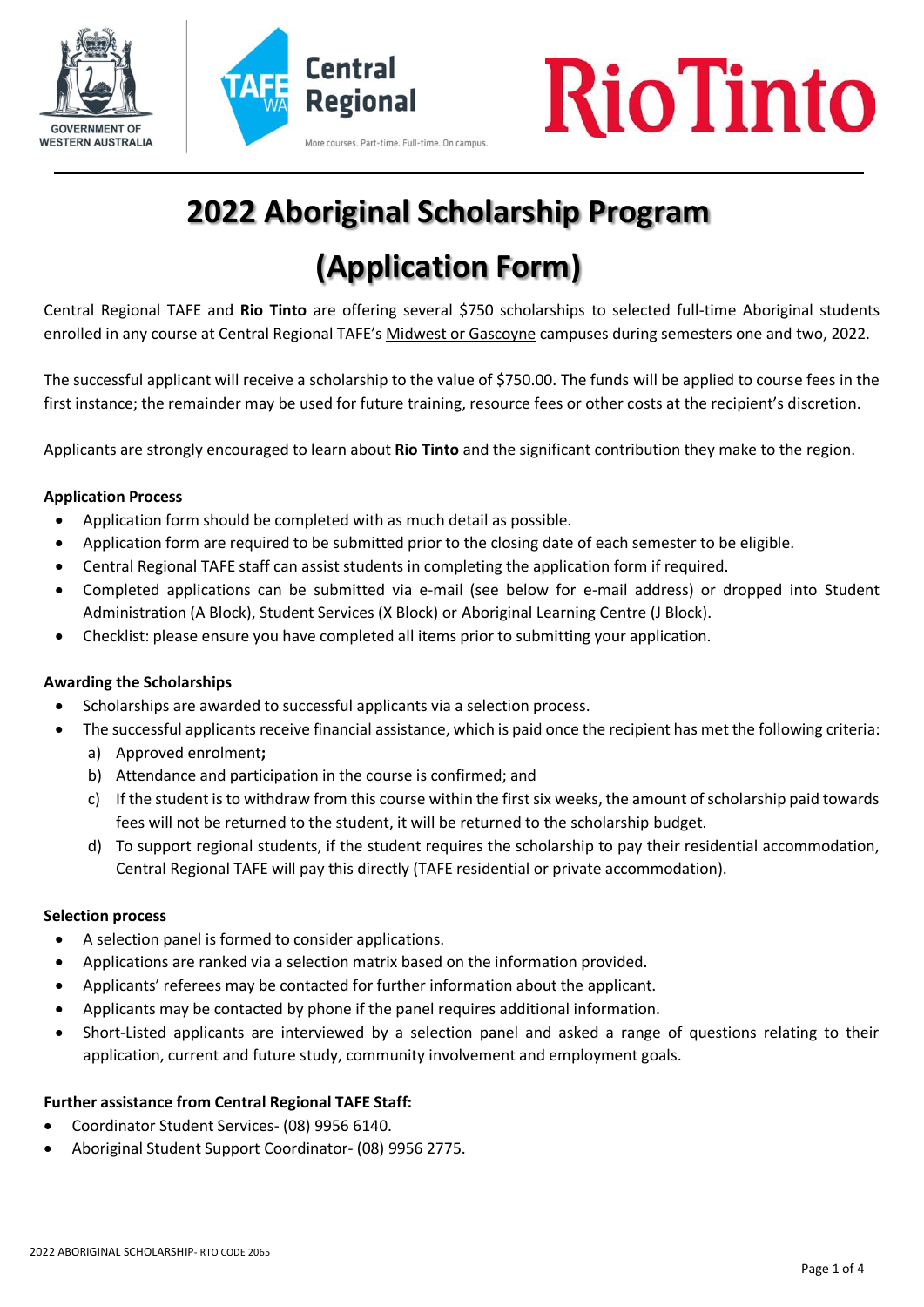# **2022 Aboriginal Scholarship Program (Application Form)**

# **( A ) S T U D E N T D E T A I L S**

**Name:**

**Address:**

**Daytime Phone: Mobile: Mobile: Mobile: Mobile: Mobile: Mobile: Mobile: Mobile: Mobile: Mobile: Mobile: Mobile: Mobile: Mobile: Mobile: Mobile: Mobile: Mobile: Mobile: Mobile: Mobi** 

**Email:**

## **( B ) E D U C A T I O N A L H I S T O R Y**

# **Please list current and previous studies, training or courses previously undertaken Course: Training Provider/School: Result:**

# **( C ) A D D I T I O N A L A W A R D S , P R I Z E S O R A C H I E V E M E N T S**

 **Please list any additional activities resulting in awards, prizes, recognition or achievements** *Examples: sporting or community service awards, special recognition by an employer, acknowledgement for volunteer work*

| Achievement: | Organisation: |
|--------------|---------------|
|              |               |
|              |               |
|              |               |
|              |               |

## **(D) Q U E S T I O N S** (please complete the following 8 questions in as much detail as possible)

#### **1. Please tell us a little about yourself**

*Examples: family / special interests / personal qualities / long term goals / inspirational people / skills or talents*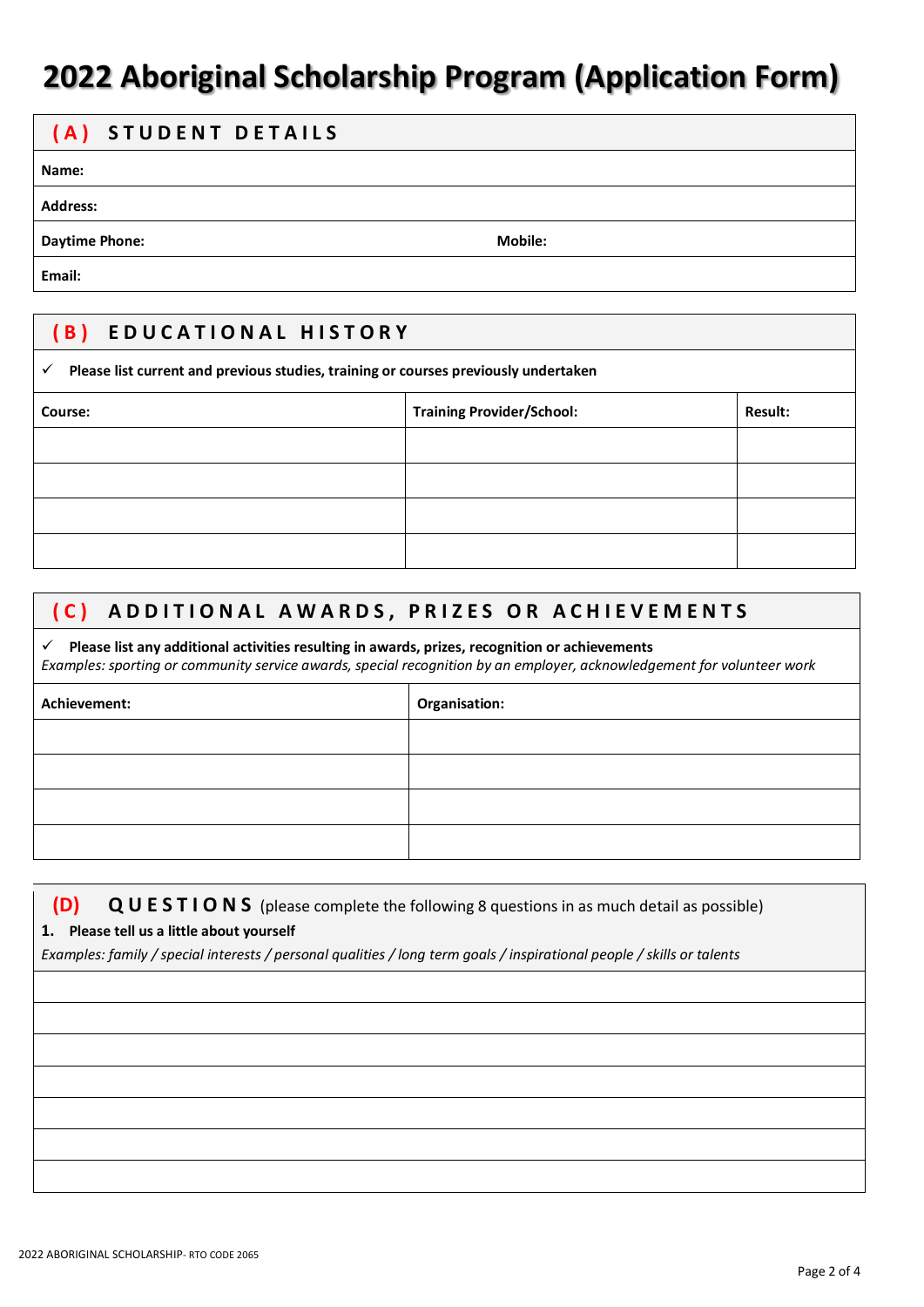*Examples: study / training/ employment / family / travel / volunteering*

**3. What do you know about Rio Tinto and the organisation's activities and services?**

*Tip: research the sponsor for further information*

**4. Please provide an outline of the community issues or activities that interest you** *Examples: community working together/ youth/ education/ training/ employment/ housing/ justice/ health/ sport/ family/ arts*

**5. Please provide a brief explanation of how this scholarship may benefit you.** *Examples: / it will help me financially to…/ it will give me an incentive to continue studying in … / I would use it to…*